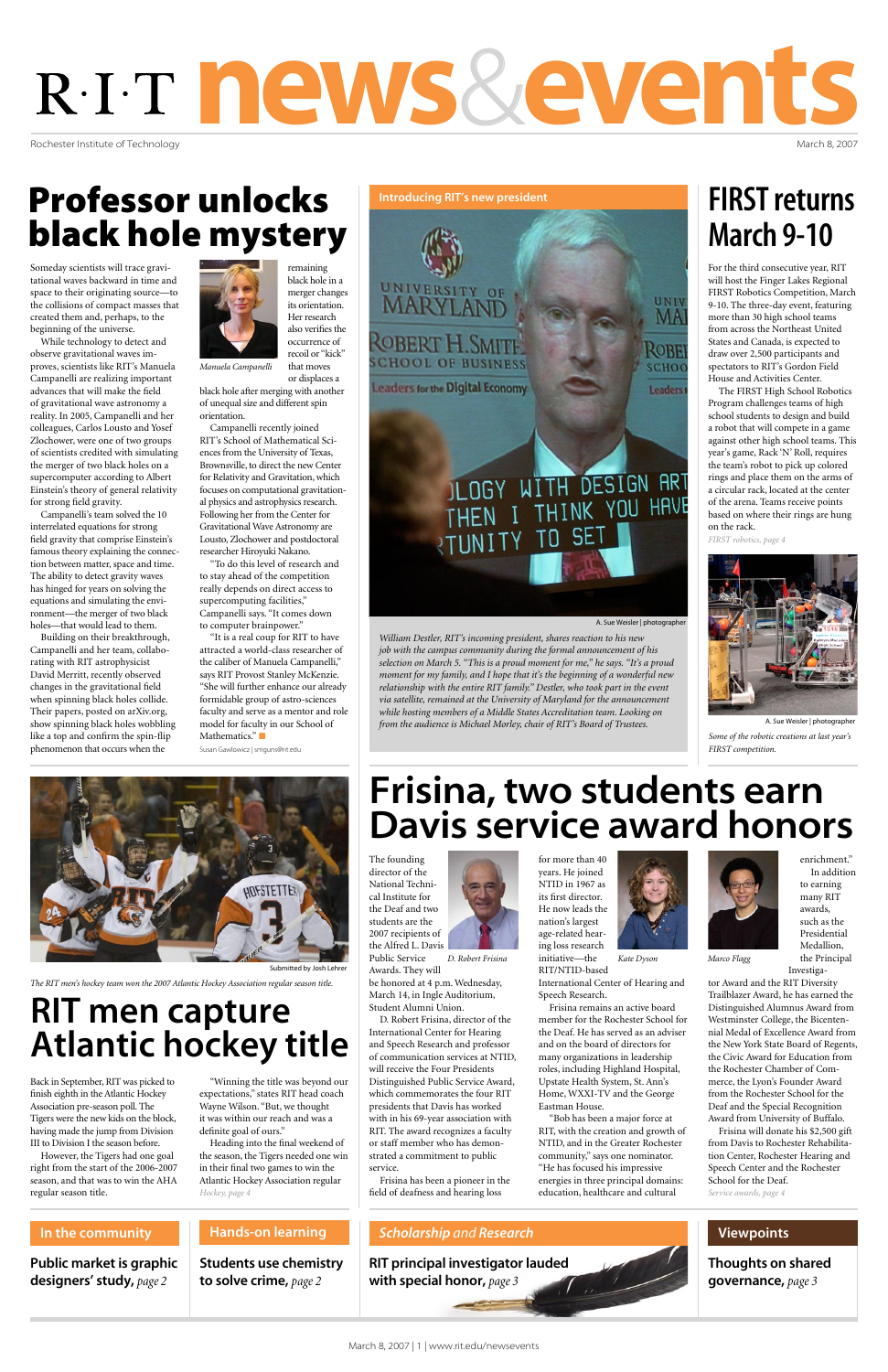#### **Atwood readings**

A group reading of Canadian author Margaret Atwood's poetry and prose passages will be held at RIT in anticipation of a literary and musical event that will bring the author and composer Tania León to the RIT campus March 26. The poetry reading, also in honor of UNESCO World Poetry Day, will take place 4-6 p.m. March 21 in the Idea Factory in RIT's Wallace Library and features faculty, staff and student poets from RIT, University of Rochester and St. John Fisher College, as well as local poets. For more information, contact John Roche at jroche@firstclass. rit.edu. The Women's Center will also present the movie *The Handmaid's Tale* based on Atwood's novel, free of charge in the Fireside Lounge, Student Alumni Union, at 7 p.m. March 15.

#### **McAfee Day events**

George Kurtz, senior vice president at McAfee Inc. and co-author of the bestselling book, *Hacking Exposed: Network Security Secrets and Solutions*, will give a free lecture, Threatscape 2007, at 6 p.m. March 15 in the Golisano College auditorium. A reception will immediately follow. Kurtz will talk about the latest security threats and trends. His lecture is part of the annual McAfee Day events, which include a security competition between teams of RIT computing students and McAfee engineers. Student teams build and defend computer networks from a series of live internal and external attacks launched by McAfee engineers. The goal of the competition is to expose students to the types of threats faced by system and network administrators in real-life security scenarios. For more information, visit http://netsyslab.nssa.rit.edu/?page=mcafee.

#### **Tee off for United Way**

RIT's 2007 United Way Campaign swings into action with its fifth annual Mini Golf tournament on March 19 in the Student Alumni Union lobby and Fireside Lounge. Join students, faculty, staff and retirees for 18 "weatherproof" holes of miniature golf on creative greens designed and sponsored by RIT student groups and departments.

Tee off begins at noon with tee times available every five minutes through 8:30 p.m. The cost is \$3 for faculty and staff, \$2 for students. To register, visit www.rit.edu/~940www/ UnitedWay/?s=events. Sign-ups will also be available in the SAU lobby 11 a.m.-1 p.m. March 15 and 16; walk-up registrations also available the day of the event.

#### **Part-time study session**

RIT's Office of Part-time and Graduate Enrollment Services will offer a graduate studies open house 2:30-4:30 p.m. March 15 in the Bausch & Lomb Center. The open house will provide information for students interested in pursuing a master's degree on a full-time basis. For more information, call 475-2229.

#### News briefs

A group of eight RIT community members will make guest appearances on the NBC drama *Law & Order: Criminal Intent* March 20.

The group, which includes five students from the National Technical Institute for the Deaf, an NTID alumnus, NTID assistant professor Luane Davis Haggerty and Public Safety senior officer Idalia Vazquez, served as extras in the episode, which will deal with numerous deaf issues.

The opportunity arose when Davis Haggerty, a union actress who runs a theatre company in New York City, was contacted by an agent who said the show was seeking deaf actors who could sign. Davis Haggerty agreed to accept the opportunity and offered the services of her students, as well.

The group drove to New York City Feb. 15 and was on the set for nearly 14 hours. Davis Haggerty says the experience was more than worth it.

"It was a fabulous experience," she says. "We were treated very, very well and with great respect. I had warned the students that, although this was going to be cool and a great first experience, there was probably going to be a lot of waiting around and it might be a little boring. That was not the case."

Each member of the RIT group is expected to get camera time when the show airs at 9 p.m. on NBC (Channel 10 locally). Be on the lookout for them in the following scenes:

Troy Chapman and Ruthie Jordan participated in a protest scene; Jordan and Karriefh Norman were seated on bleachers at an ice rink, directly

behind two featured actors; Ayaz Ali, Norman and Karla Marrero were seated in the front row of a courtroom, directly behind the defendants; Davis Haggerty was invited to a deaf theatre show by the deaf featured actors as they came out of the courtroom; Vazquez can be seen as a protester, reacting to a statement in the courtroom and making a reaction as she observed a couple at an ice rink having a discussion; the entire group, including Martina Bell, served as detectives walking back-and-forth and talking on the phone in a squad room.

"This wonderful experience allowed me the opportunity to see what 'real' actors do—how much time and effort it takes to make a one-hour show," Vazquez says. "The lead actors were down to earth. They spoke and ate with us as if we were all on the same level."

There was an added benefit for the students, who are all aspiring actors, in addition to the experience and the professional paycheck. Every actor must work a minimum of three Screen Actors Guild certified jobs (one in which you get paid and treated like a professional) in order to join its union. This experience counted as one of those jobs for each of the students.

"Screen Actors Guild really helps their members do bigger work, so it's a big deal," Davis Haggerty says. "They may not become stars, but it helps them do regular extra work like this." $\Box$ John Follaco | jpfuns@rit.edu



*Vincent D'Onofrio, center, and Kathryn Erbe, far right, stars of* Law & Order: Criminal Intent, *at an ice arena during the filming of its March 20 episode. RIT students and staff members will appear in the scene as extras.*

*While RIT faculty and staff members embark on the annual Eat Well Live Well Challenge, RIT students are maintaining their physical fitness in wellness classes offered at the Student Life Center. Due to increasing popularity, the Student Life Center offered a record number of course offerings during the winter quarter. The Core Stability class, pictured above, is one of the most popular classes offered. To view more photos of RIT wellness classes, visit www.rit.edu/news and click on "Photo Gallery."*

A healthy balancing act



A. Sue Weisler | photographer

#### Designing a change for the public market

## Future chemists analyze crime scenes

After a full day on campus with NTID and RIT science students and faculty, the president of the American Chemical Society said the future scientists she met will easily transition into the workplace because they have the knowledge, skills and the other qualities needed for success.

Catherine Hunt, who won the society's presidency by the largest margin in the past 25 years, also serves as leader of technology partnerships and emerging technologies at Rohm and Haas, an \$8 billion specialty-materials company and a leading employer of chemical technicians.

She spent the morning at the College of Science talking about future careers in science and technology, and the importance of networking. She also stressed that collaboration among educators and industry professionals is critical to finding innovative solutions to tomorrow's challenges.

She then met with first-year students from the associate level laboratory science technology major at NTID for a round-table discussion.

Later, she spent time with secondyear students participating in a mock trial. The staged crime? A house fire suspected to be arson.



After the ceremonious swearing in on the symbolic *CRC Handbook of Chemistry & Physics*, the trial began.

Nine students each took a turn presenting in meticulous detail their laboratory analysis based on their thorough, careful testing and retesting of vapors from wood samples taken from the "burned" house, in addition to vapors from potential accelerants (paint thinner, lamp oil and charcoal lighter fluid) taken from the suspect's nearby house. The students used gas chromatography with mass spectrometry instrumentation to obtain the data to support their side of the simulated trial.

 "I was totally impressed with the sincerity, the preparedness and the sophistication of the students," Hunt says. Compared to other college programs, she sensed more enthusiasm and more intensity among RIT's deaf and hard-of-hearing students.

But does communicating with scientists with hearing loss have an impact?

"Yes. Actually, I find it centers me because I'm really listening," Hunt says. "General communication in the workplace many times can get haphazard. Working with people with hearing loss can bring clarity to a higher level." $\blacksquare$ Karen Black | kebnmr@rit.edu

*Playing the role of judge, American Chemical Society president Katie Hunt, far right, listens intently to science student Kyle Edenzon as he makes final remarks about the evidence he and fellow students analyzed to determine if a house fire was arson. Student Marc Villaverde and assistant professor Todd Pagano, second from right, observe.*

#### Submitted by Mark Benjamin

Students in RIT's Graduate Design Applications II course gave the Rochester Public Market a facelift—conceptually, anyway.

The students completed a non-commissioned project that studied the current condition of the environmental graphic design and large-scale graphic design elements of the market. They visited the market and each student developed a proposal based on the needs that they prioritized as the most pressing.

Seven projects were presented to a panel of community leaders and environmental graphic design educators and practitioners. Guests included Graphic Design Graduate Program Coordinator Deborah Beardsley; Sister Beth LeValley, a community outreach represenative from Congresswoman Louise Slaughter's office; Eric VanDusen, director of Neighbor Works Rochester; Beverly McLean, assistant research professor in the School of Architecture and Planning at the University of Buffalo; and RIT industrial design professor Stan Rickel.

School of Design professor Alex Bitterman, who taught the class, says the presentations couldn't have gone better.

"In my 10 years of teaching, I've never had a presentation where the guests have been so wholeheartedly enthusiastic about the presentations that they were viewing," Bitterman says.

Bitterman hopes that the project

will capitalize on a long history of partnership with the community and will spur additional future partnerships between the Rochester community and RIT's graduate graphic design students, and will build upon RIT's long-history of academic/community collaboration.

"One of the purposes of this project was to highlight the talent and abilities of our talented graduate students and demonstrate how their skills can be applied to very real-world community-based issues," Bitterman says.

Beardslee agrees: "The public market project was an intriguing way to blend many different goals associated with community, research and implementation in design."

# RIT students, staffers appear on NBC drama

While the Rochester Public Market project was not commissioned, *Public market, page 4*



*William Wells presents his proposal for an environmental graphic design facelift of the Rochester Public Market.*  A. Sue Weisler | photographer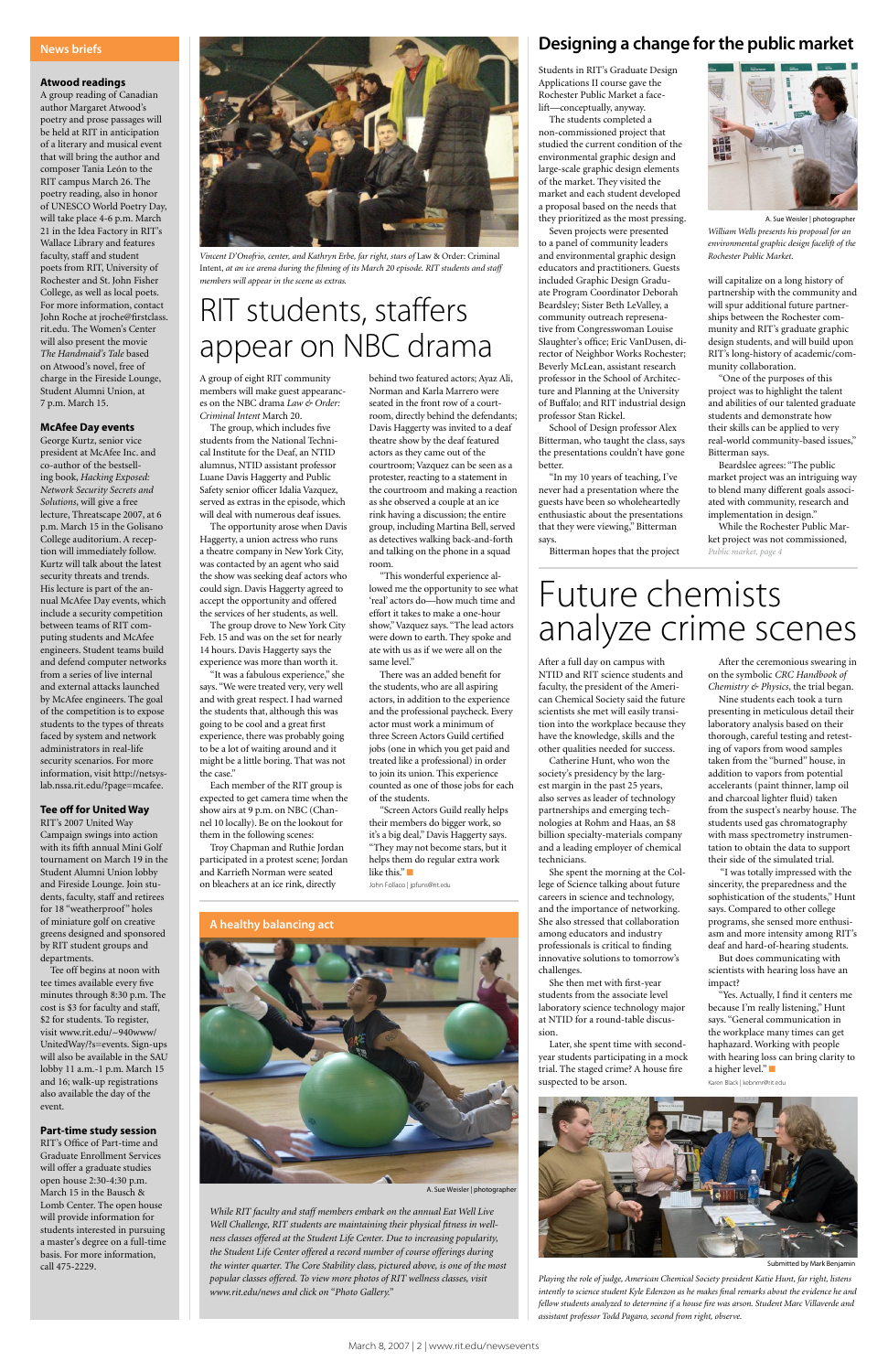#### **Viewpoints**

#### **The importance of shared governance** by Hamad Ghazle

## On the Web

*with Mike Saffran mjsuns@rit.edu*



Introducing the newest feature on the University News Web site: the photo gallery.

 Visit the photography area of the University News site, www.rit.edu/news, and click "Photo Gallery" to view collections of images showcasing various campus activities and other sights—many providing glimpses into student life at RIT.

 Currently, you can view a gallery of photos featuring RIT's president-designate, **William Destler,** during recent campus visits, and sneak a peek at some recent recreation and fitness classes offered by RIT's Center for Intercollegiate Athletics and Recreation, including sessions in core stability, swing dancing and weight training. All photos were taken by **Sue Weisler,** manager of photography, University News.

 "There's a wide range of RIT stories to tell through images, and our Web site is the perfect vehicle," says Weisler.

 Next, watch for photos of the Finger Lakes Regional FIRST Robotics Competition, which will be held March 9-10 in RIT's Gordon Field House and Activities Center.

**For decades, higher-education**<br>
institutions have enjoyed the<br>
status, prestige, reverence and<br>
support that have helped them to beinstitutions have enjoyed the status, prestige, reverence and come the fountains of knowledge in both the generation and the sharing of knowledge within the society.

> Have an idea for a future photo-gallery subject? Contact Weisler at aswcmp@rit.edu. **Breaking news first on the Web** Once again, visitors to the University News Web site and our news blog, The Tiger Beat Blog (www.thetigerbeat.com/ blog), along with *Dateline: RIT* e-newsletter subscribers, were among the first people to read about RIT news. This time, it was the March 5 announcement that William Destler, senior vice president for academic affairs and provost of the University of Maryland at College Park, will succeed **Albert Simone** as RIT president this summer.

 Stay informed about RIT news by bookmarking and regularly visiting the University News Web site and blog, and by signing up for a free subscription to the *Dateline: RIT* e-newsletter and listening to "Dateline: RIT – The Podcast."

 See you on the blog, pod and Web!

Nowadays, higher-education institutions are confronted with external challenges such as accountability, global competitiveness, access, affordability, efficiency, outcomes and quality. Adding to the dilemma of the external challenges is the number of internal stresses and difficulties.

These stresses include, but are not limited to, budget deficits, downsizing, financial-aid demands, and decreases in federal and state funding. The combination of the external challenges and internal stresses do not only threaten the very nature of the enterprise but also provides a significant increase in the complexity related to decision-making in highereducation institutions. The increase in complexity of various tasks promotes inescapable interdependence among various institutional components (boards, administration, faculty, staff and students).

However, anytime institutional

decision-making or governance is raised, it invites discussion about who should govern and in what capacity. Consequently, debates arise and divisions and anonymity among various constituents are established. Many indicate that involving too many institutional constituents in the decision-making process limits the institution's agility and flexibility, creating obstructions and sluggishness and fostering permanence and stability. Others argue that increasing participation and involvement of various university constituents can act as a check-and-balance mechanism by which sources of power can be counter balanced or kept in check by the other source of power. In this way, better decisions are made.

Whatever signs of frustration regarding governance may appear from time to time, it is important to ask ourselves whether we want to make governance more efficient or we want to preserve academic institutions. If we want to preserve academic institutions, then shared governance becomes an essential precondition.

I believe as new patterns in the economy, demographics, govern-

ment spending policies, the use of technology, and the expectations of students and their families change, the need for quick decisions and effective shared governance are needed. Clearly, every faculty member, staff member, administrator and student has an important role to play in the development and ongoing success of the new decisionmaking paradigms. We can be active participants in shaping the common good. The more effectively we are involved in the decision-making process the more the institution will be able to respond to the present and future challenges and stresses.

Good writing skills are impor every field of study at RIT.

I believe that the relationship that should exist among all university constituents should be based on collegiality, tolerance, trust and mutual respect. If we all put our personal agendas, interests and differences aside, work together collectively and unselfishly, and act in the best interest of the university, then we will ensure that shared governance becomes effective and fruitful.

I believe shared governance should be utilized to improve the effectiveness of the institution, enact decisions faster, ensure the accept-



ability of the decision and institutionalize change. It should not be a means to enforce and preserve the status quo.

*Ghazle is director of RIT's diagnostic medical sonography program.* 

#### **Upcoming tech lecture**

John Dakers, professor of educational studies at the University of Glasgow, will present,

"Technologists, Who, by Looking Back, Do Not Always See What Is Before Them," at noon March 21 in the Chester F. Carlson Center for Imaging Science auditorium. His talk is part of the Ezra A. Hale Ethics Lecture Series in the College of Liberal Arts. For information, call 475-2057.

#### **Research conference**

Communication students from across New York state will converge at RIT March 22 for the fourth annual Conference for Undergraduate Research in Communication. Students from 11 colleges will present 30 papers and one poster at the conference, which begins at 8:30 a.m. in the Student Alumni Union. The conference is open to the public. Visit www.rit.edu/ curc for a complete schedule.

*This column presents opinions and ideas on issues relevant to higher education. To suggest an idea for the column, e-mail newsevents@rit.edu.*

## Schott honored for broad research achievements

## Class stresses importance of quality writing skills

Recognizing his broad impact in the advancement of funded research at RIT, John Schott, the Frederick and Anna Wiedman Professor in the Center for Imaging Science, is recipient of the university's Principal Investigator Presidential Award.

The honor was announced Feb. 22 at the annual PI reception, hosted by Sponsored Research Services. The purpose of the award is to highlight the outstanding achievements of an RIT researcher in three specific areas—impacting students, conducting interdisciplinary scholarship and forming inter-institutional collaborations.

In presenting the award, President Albert Simone acknowledged the scope of Schotts' impact during his 27 years at RIT. "John has supervised hundreds of undergraduate and graduate students on their individual and team projects, and students all over America use his textbook," he says. "RIT is very fortunate to have a professor of John's caliber."

Simone praised Schott as the

founder of RIT's remote-sensing initiatives. The program has led to advances in understanding how the atmosphere affects remotely gathered data. Under Schott's guidance, RIT has developed and implemented MISI, the Modular Imaging Spectrometer Instrument. Scientists throughout the United States—as well as RIT faculty and students—use this airborne system to collect data across many color bands.

Schott has also led RIT in a variety of research collaborations with other laboratories, universities and federal agencies. He calls it an honor to have his efforts recognized with the PI Presidential Award.

"This award was particularly special for me because it comes from Dr. Simone, who has been a supporter of our activities for many years and a steadfast champion of RIT's research agenda," states Schott. "I also value it because it is not just about the research but about involving students in the enterprise, which



has always been a personal theme of mine."

In addition to a personalized plaque, Schott receives \$2,500 to be spent on a research initiative

of his choosing. President Simone has asked the Academic Senate to consider making the PI Presidential Award an annual tribute at RIT.  $\blacksquare$ Paul Stella | pbscom@rit.edu

*John Schott, left, receives the PI Presidential Award from President Albert Simone during RIT's annual principal investigators reception.*

*Lisa Hermsen, director of the Institute Writing Committee, shows students enrolled in professor Stephen Zilora's Technology Transfer class how to hone their writing skills.*

A. Sue Weisler | photographer

Lisa Hermsen has pried open the English department and the College of Liberal Arts to let the word out:

The assistant professor of English and director of the Institute Writing Committee understands the importance of writing across curricula—finding effective ways to insert writing instruction and practice into all degree programs.

"I think students are told they

have to know how to write, but it doesn't sink in," Hermsen says. "It's kind of like being told you have to

eat your vegetables."

Reinforcing good writing skills in all majors provides students with the context for learning a skill many would rather ignore.

"In industry, students might be asked to research new technology and write a report on it," Hermsen says. "When they're writing in their discipline and someone says, 'I'm not

understanding what you are trying to say,' then it becomes real for them." Stephen Zilora, assistant professor of information technology and a member of the Institute Writing Committee, knows that the quality of his students' writing ability may influence their career opportunities. New graduates entering the workforce can expect to write specifications, requests for proposals and status reports, for instance. "Rarely does a day go by that you don't write or read a memo or report by someone," he says. "It's all about communication." Hermsen spent last quarter coaching students in Zilora's Technology Transfer class on how to hone their writing skills. She and Zilora developed writing assignments with opportunities built in for revision and peer review. Hermsen visited the class several times throughout the quarter to follow the students' progress and noted an attitudinal change.

"They understood that this is about communication," she says.

"And that if they can't communicate their ideas effectively, that's a problem."

Adds Zilora: "To get out of the cubicle you need to demonstrate that you can do more than just write code. You may have something insightful or valuable to say, but if you can't get your point across, no one will ever know about it. You must be able to write so that people easily understand what you have to say."

Hermsen hopes to recruit a wider circle of faculty next year who are willing "to take the challenge to teach writing in a class like Technology Transfer." Part of this involves bolstering faculty members' confidence in their own ability to teach and critique student writing.

"One thing about writing across the curricula is that it has to come from the faculty," Hermsen says. "Faculty members like Steve are involved and willing, and even excited, dare I say."

For more on the Institute Writing Committee, visit iwc.rit.edu. Susan Gawlowicz | smguns@rit.edu



A. Sue Weisler | photographer

#### News briefs